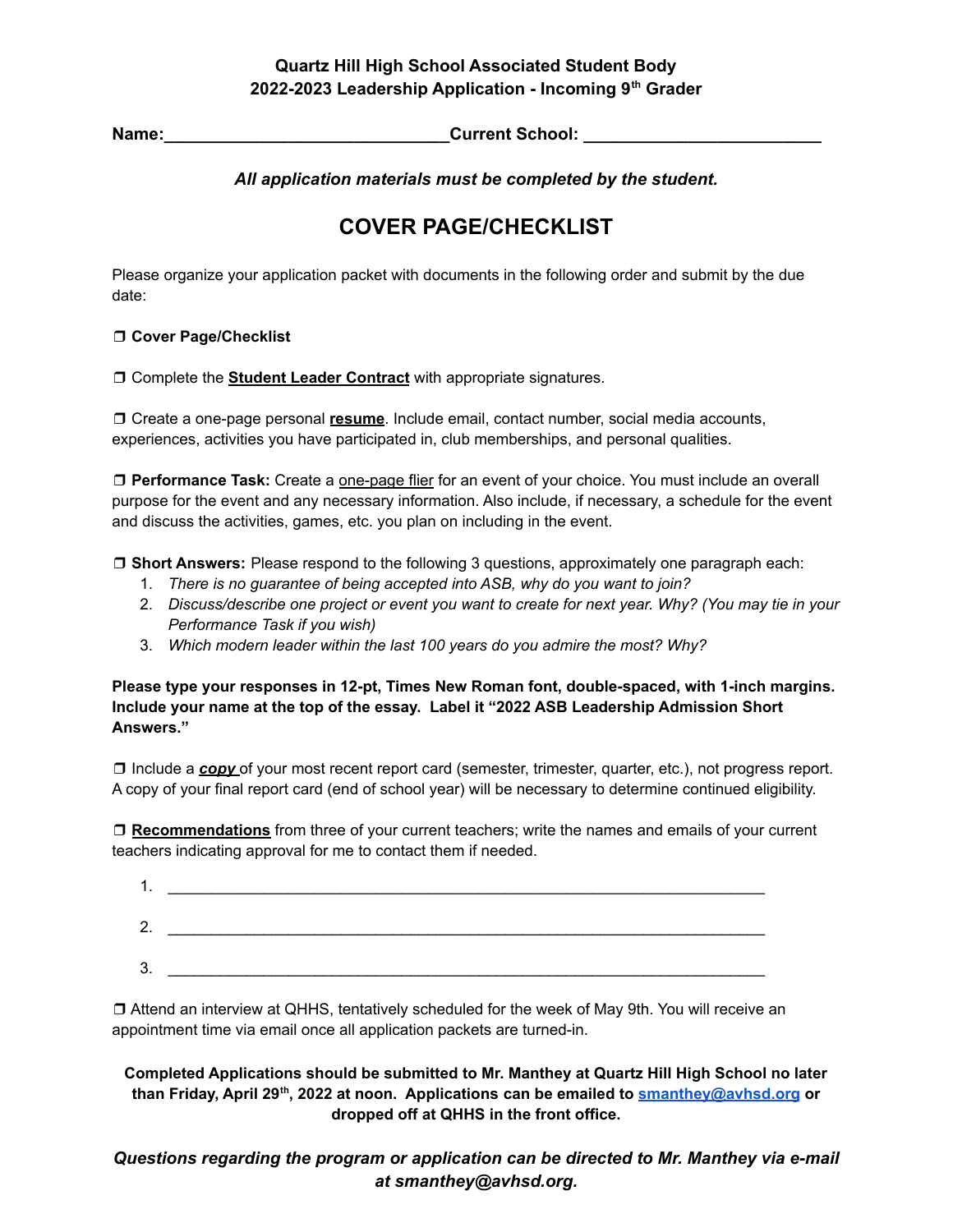*We are currently seeking candidates for the ASB Leadership class who will select "Student Government"* as their elective during 4th period. This is a class which meets daily and students earn a grade. Students enrolled in the class are expected to participate in activities outside of the class period, including before school, snack, lunch, after school, and in the evenings. Students accepted into the class who are also on the Honors or AVID path should take Health over the summer to allow for a spot in their schedule for ASB *Leadership.*

# **Student Leader Contract- INCOMING 9 TH GRADER**

#### **If accepted to the QHHS ASB Leadership Class for the 2022-2023 school year, I will:**

1. Abide by and hold the rules and regulations of QHHS and the AVUHSD.

2. Uphold the high standards of character expected of me as a student leader both on campus and on social media.

3. Maintain an un-weighted grade point average of at least **2.5** each quarter, with no F's and no more than one "U" in work habits and/or citizenship.

4. Enroll in the required Leadership Class during Fourth (4<sup>th</sup>) period both semesters.

5. Support and attend all school activities to the best of my ability and attend all ASB Leadership sponsored activities, except when excused in advance by the Leadership Advisor.

6. Attend meetings or work, as needed, on school activities before school, during school, during snack, during lunch, and after school hours to fulfill the obligations of my elected/appointed position, with the consent of the Leadership Advisor.

7. Attend meetings and work on school activities during summer months.

#### **Mandatory attendance: ASB Boot Camp and Freshmen Orientation – Dates TBA (Typically 2 Mondays & Tuesdays in Late July/Early August**

Additional attendance and participation will be required at the following meetings and events during summer vacation, unless excused in advance by the Leadership advisor: Freshmen Barbeque, Student Store shift(s), Returning Student Registration, and any other committee meetings necessary for the successful planning of activities.

8. Participate in the planning and execution of all Leadership activities, including participating in ASB and class fundraisers.

9. Complete all my obligations as a Leadership student for the entire school year or forfeit my right or participate in subsequent years.

10. Purchase an Associated Student Body card for the 2022-2023 school year. Further expenses associated with the Leadership class may include a partial fee to attend training and the agreed-upon Leadership shirt/sweatshirt that will be decided once the class has been formed.

# **I have read the above Student Leader Contract and agree to abide by the rules set forth. I understand that by not fulfilling the obligations, I may be removed from the class. I also promise to serve the students and staff of QHHS to the best of my ability.**

Student printed name: \_\_\_\_\_\_\_\_\_\_\_\_\_\_\_\_\_\_\_\_\_\_\_\_\_ Student signature: \_\_\_\_\_\_\_\_\_\_\_\_\_\_\_\_\_\_\_\_\_\_\_\_\_\_\_\_

**I have read and understand the requirements established for the Leadership Program at QHHS as described in the Student Leader Contract. I give my permission for my son/daughter to be a member of the Leadership class with the conditions stated above.**

Parent printed name: \_\_\_\_\_\_\_\_\_\_\_\_\_\_\_\_\_\_\_\_\_\_\_\_\_ Parent signature: \_\_\_\_\_\_\_\_\_\_\_\_\_\_\_\_\_\_\_\_\_\_\_\_\_\_\_\_